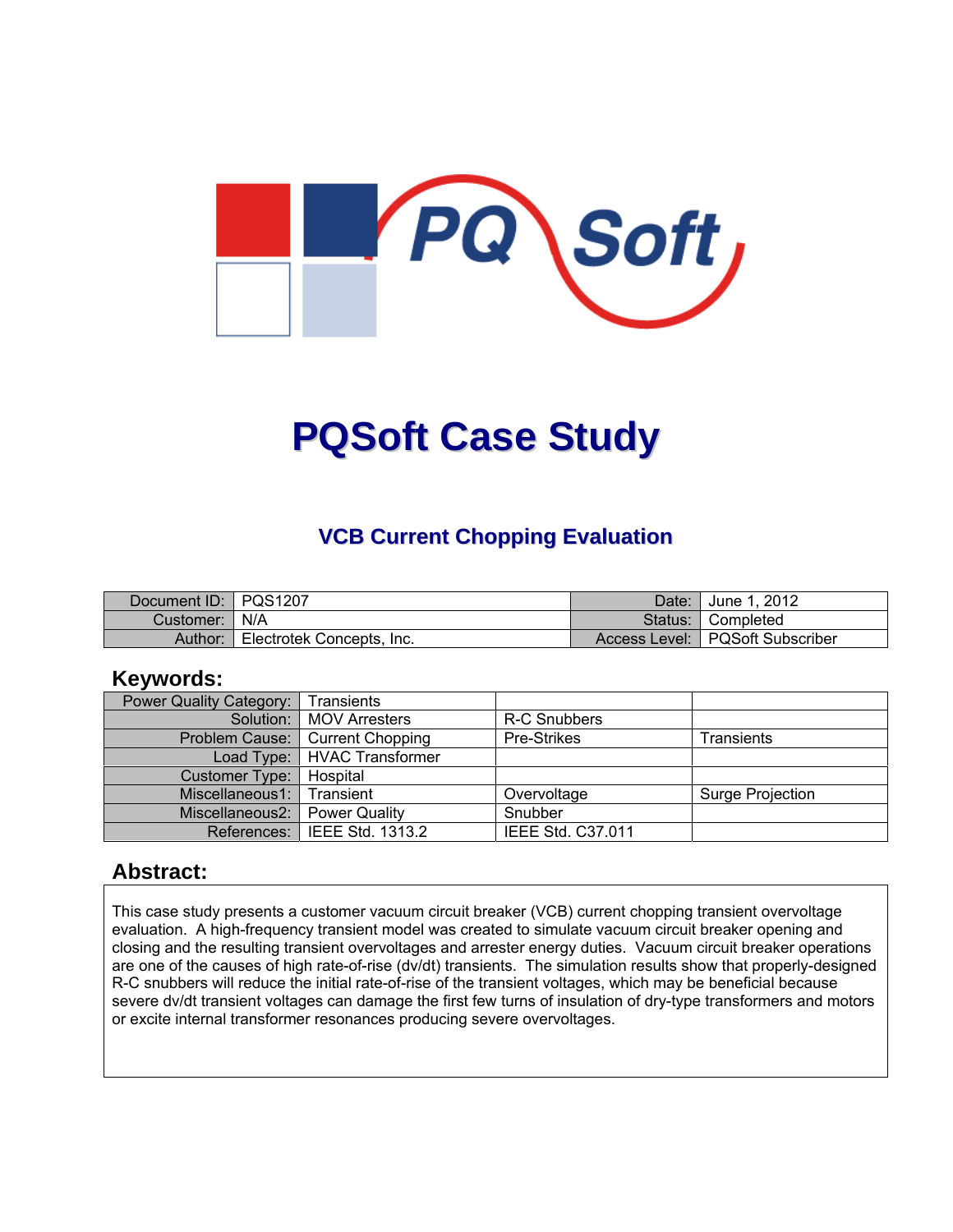## **TABLE OF CONTENTS**

## **LIST OF FIGURES**

| Figure 1 - Illustration of Oneline Diagram for Current Chopping Overvoltage Evaluation3 |  |
|-----------------------------------------------------------------------------------------|--|
|                                                                                         |  |
|                                                                                         |  |
|                                                                                         |  |
|                                                                                         |  |
|                                                                                         |  |
|                                                                                         |  |
|                                                                                         |  |
|                                                                                         |  |
|                                                                                         |  |

### **LIST OF TABLES**

|--|--|--|

#### **RELATED STANDARDS**

IEEE Std. 1313.2, IEEE Std. C37.011

### **GLOSSARY AND ACRONYMS**

| BIL          | <b>Basic Impulse Level</b>                |
|--------------|-------------------------------------------|
| <b>MCOV</b>  | Maximum Continuous Operating Voltage      |
| <b>MOV</b>   | Metal Oxide Varistor                      |
| <b>PSCAD</b> | Power Systems Computer Aided Design       |
| <b>TVSS</b>  | <b>Transient Voltage Surge Suppressor</b> |
| <b>VCB</b>   | Vacuum Circuit Breaker                    |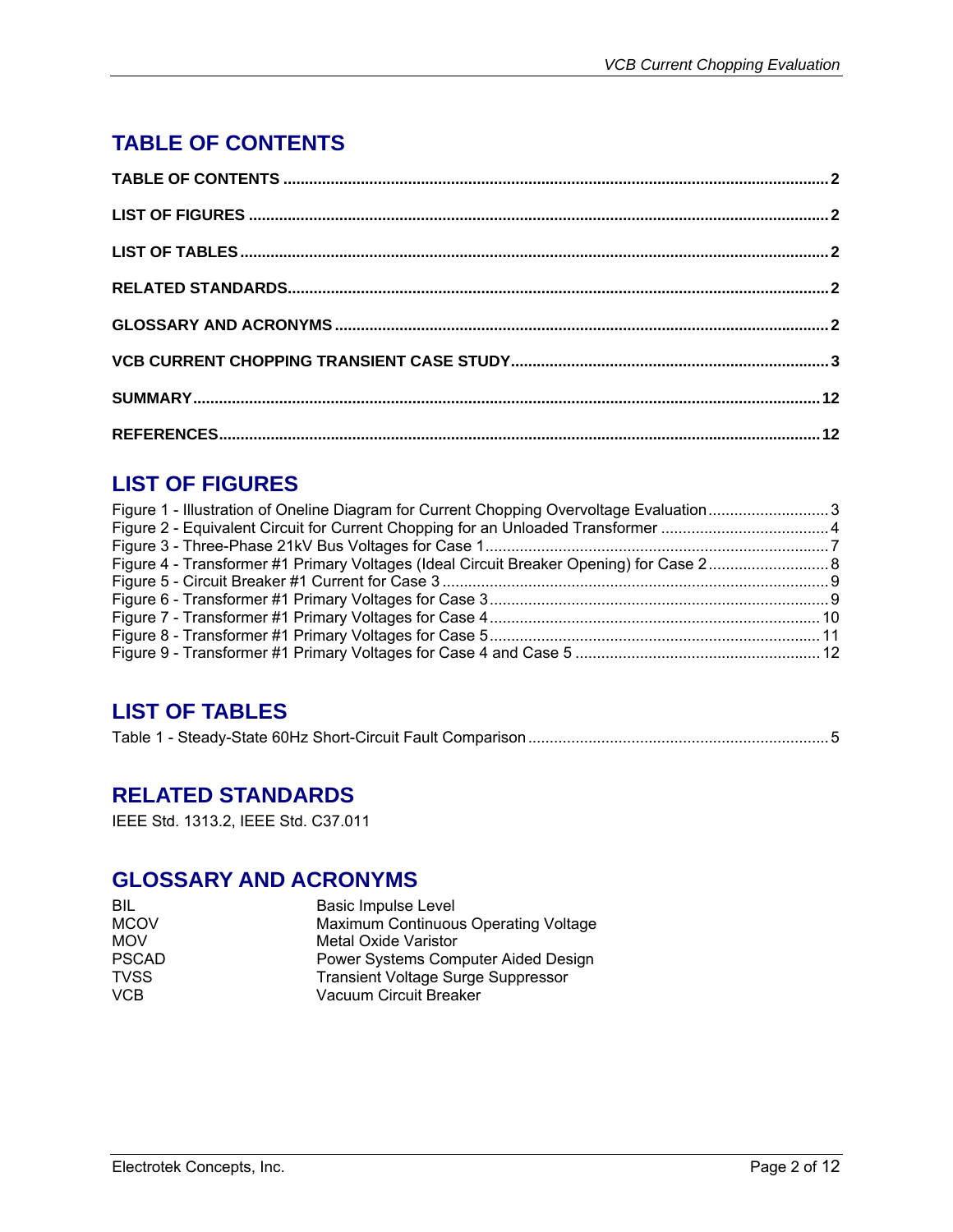## **VCB CURRENT CHOPPING TRANSIENT CASE STUDY**

A customer vacuum circuit breaker (VCB) current chopping transient overvoltage evaluation was completed for the system shown in Figure 1. The principal objectives of the case study were to determine transient overvoltages and evaluate mitigation alternatives during vacuum circuit breaker current chopping events. The power conditioning mitigation alternatives of MOV surge arresters and R-C snubbers were also evaluated.

The simulations for the case study were completed using the PSCAD<sup>®</sup> program. A high-frequency transient model was created to simulate the vacuum circuit breaker current chopping transients and resulting overvoltages and arrester energy duties. A high-frequency model was required to accurately represent the very high current chopping transient frequencies.

A high-frequency transient model of a portion of the customer facility and the adjacent power system was created using the PSCAD simulation program. The transient simulation model consisted of an equivalent source impedance at the 21kV service entrance, two 2,000 kVA step-down transformers, 21kV vacuum circuit breakers (BKR #1 and BKR #2), cable segments between the main 21kV substation bus and transformers, and equivalent secondary load representations.

Traditional inductive transformer models generally look like an open circuit to very high frequency transients. Therefore, the 60 Hz transformer model can be improved by adding capacitances between windings and from the windings to ground. This type of model will act as a capacitive voltage divider to transfer a portion of the surge from the primary to the secondary windings. Bushing and winding capacitance values for the substation and customer step-down transformers were assumed based on typical data. Other substation equipment, such as circuit breakers and instrument transformers, are represented by their stray capacitances to ground. Typical stray capacitance values of substation equipment are provided in Annex B of IEEE Std. C37.011.



**Figure 1 - Illustration of Oneline Diagram for Current Chopping Overvoltage Evaluation**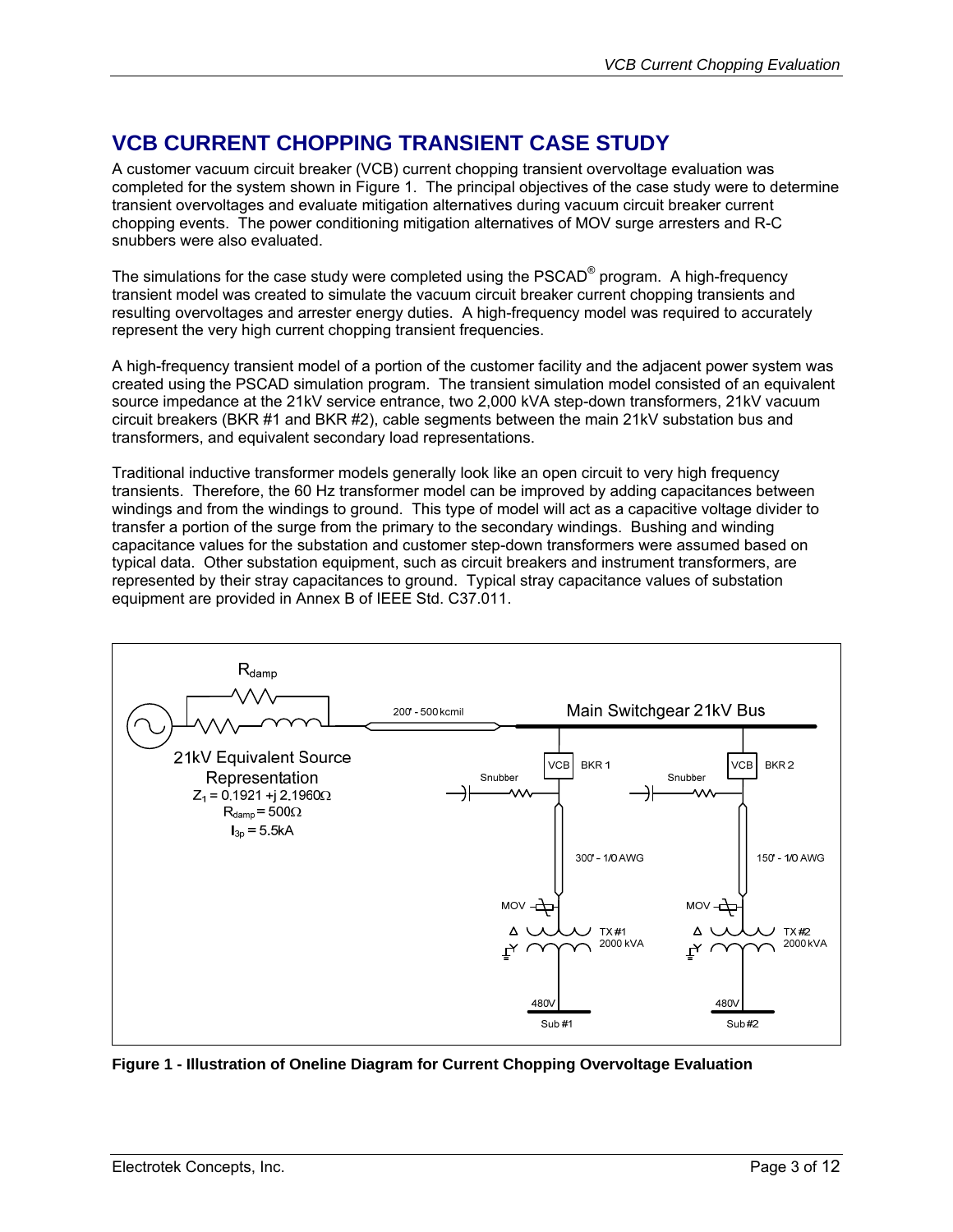Power system apparatus, such as transformers, switchgear, and cables may be exposed to various types of transients. IEEE Std. 1159 (*Recommended Practice for Monitoring Electric Power Quality*) defines the various transient power quality categories. Some of the categories include additional subcategories for a more accurate description of a particular power quality variation. High-frequency oscillatory transients have a principle frequency range of 0.5 – 5.0MHz, typical durations of 5µs, and typical voltage magnitudes of  $0 - 4.0$  per-unit.

High-frequency transients and very steep overvoltages may cause problems for electrical equipment because they can create local overstressing of the insulation system. Vacuum circuit breaker opening and closing operations are one of the causes of these high rate-of-rise (dv/dt) transients. Dry-type transformers and motors are often more vulnerable due to their lower insulation level (BIL) ratings.

Vacuum circuit breakers are understood to be capable of initiating a phenomena described as current chopping. The physics of the vacuum circuit breaker allow for a smaller space to be utilized in the interruption of current in a vacuum. It is well well-known that these devices can interrupt (chop) current. This is a different behavior than typical air circuit breakers, which normally allow current arcing following contact separation until a natural zero crossing occurs. Usually, the current chopping phenomenon is not troublesome. However, there are specific circuit configurations that can cause problems. The most common concern results from the use of vacuum interrupters to de-energize unloaded transformers or other highly inductive circuits. In this case, the inductive current to the transformer is interrupted, causing a transient overvoltage. The equivalent circuit for this condition is shown in Figure 2.



**Figure 2 - Equivalent Circuit for Current Chopping for an Unloaded Transformer** 

The transient overvoltage may be approximated by evaluating the energy transfer between the inductor and the stray system capacitance in the circuit:

$$
\text{Energy} = \frac{1}{2} L_m l_c^2 = \frac{1}{2} C V^2 \qquad V = \sqrt{\left(\frac{L_m}{C}\right)^2 * l_c} = Z_s * l_c \qquad Z_s = \sqrt{\left(\frac{L_m}{C}\right)^2}
$$

where:

 $I_c$  = chopping current level (A)

 $L_m$  = transformer magnetizing inductance (H)

 $C =$  stray system capacitance (transformer side of switch)  $(F)$ 

R = transformer losses  $(\Omega)$ 

 $Z<sub>s</sub>$  = surge impedance ( $\Omega$ )

 $V =$  transient switching surge voltage  $(V)$ 

The factor Z<sub>s</sub> in the equation is termed *surge impedance*. The equation shows that the transient overvoltage reached is the product of the current chopped (amps) and the surge impedance (ohms). It is an interesting relationship because it is independent of the actual system operating voltage. Current chopping has the capability to cause overvoltages that are many multiples (per-unit) of the system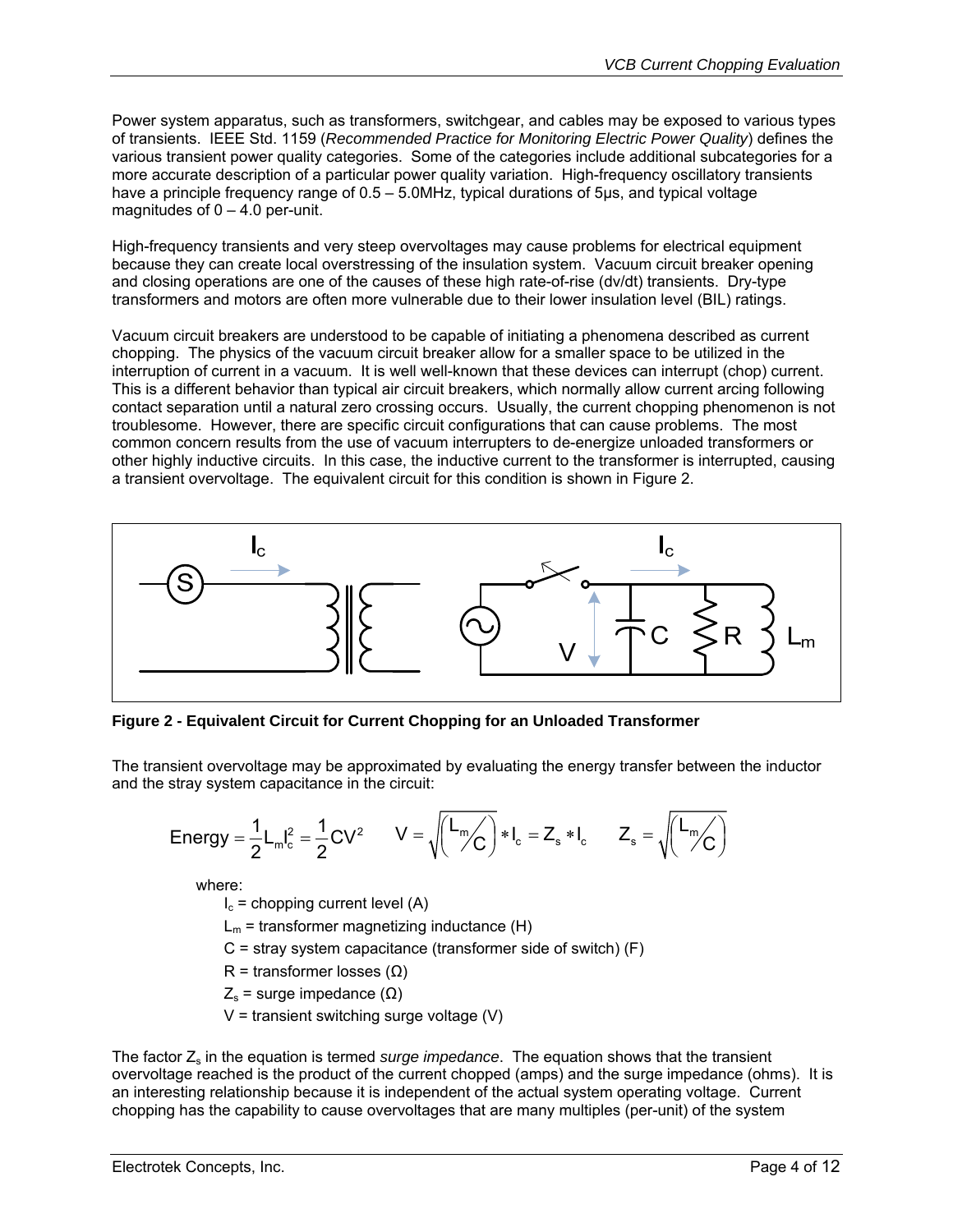voltage. The expressions also highlight the importance of the stray system capacitance. In other words, more capacitance results in lower transient overvoltages. Most vacuum circuit interrupters are only capable of chopping 2-10 amps of current, which means the current will arc across separating contacts until the value of instantaneous current is below that range.

Because of a vacuum's dielectric characteristics, vacuum circuit breakers are somewhat more likely to interrupt high-frequency current components during pre-striking and current chopping events than other types of switches (e.g., oil, air,  $SF_6$ ). This is due to the high di/dt at the moment that the current passes through zero. Pre-striking during vacuum circuit breaker closing occurs relatively often. However, the resulting transient overvoltages are generally relatively low compared to de-energizing current chopping.

There are several mitigation alternatives for controlling the high-frequency transients and very steep overvoltages that can overstress the insulation system of the electrical equipment. The most popular protection method is MOV surge arresters connected at the terminals of transformers and switchgear. Surge arresters provide overvoltage protection; however, they may not adequately limit very high rate-ofrise (dv/dt) transient voltages. Surge arresters do not filter the high-frequency oscillations and they do not eliminate reflected waves.

In addition to surge arresters, there are several mitigation alternatives that can control the rate-of-rise of the transient voltages. This is beneficial because severe dv/dt transient voltages can damage the first few turns of insulation of dry-type transformers and motors. Additional mitigation options include surge capacitors, snubbers, and series inductances. Snubbers are R-C filter networks that include fuses, capacitors and resistors.

A high-frequency transient model of a portion of the customer facility was developed using the PSCAD simulation program. This model was used for the vacuum circuit breaker current chopping analysis. The model was based on oneline drawings and other information that is summarized in this section. The model was designed so transient voltages could be determined for various vacuum circuit breakers operating conditions. A oneline diagram of the transient model was previously shown in Figure 1. The accuracy of the simulation model at 60 Hz was determined using simulated short-circuit fault current magnitudes and other steady-state quantities.

The representation of the 60 Hz source equivalent at the service entrance under assumed normal system conditions included:

|                                                                            | (200.1 MVA) |
|----------------------------------------------------------------------------|-------------|
| Single-line-to-ground ( $I_{\phi G}$ ) fault current:  5,000 A, X/R = 11.4 | (181.9 MVA) |

Table 1 summarizes the results for the initial steady-state fault cases. The simulation model was also verified using a number of other steady-state quantities, such as bus voltages and transformer currents. The short-circuit equivalent at the service entrance bus represents a reduction of the entire utility system.

| Table 1 - Steady-State 60Hz Short-Circuit Fault Comparison |
|------------------------------------------------------------|
|------------------------------------------------------------|

| Case | Fault<br>Location | <b>Short-Circuit</b><br>Model (A) | <b>PSCAD</b><br>Model (A) |
|------|-------------------|-----------------------------------|---------------------------|
| F1   | Service Entrance  | $I_{30}$ = 5,500                  | $I_{3\phi}$ = 5,505       |
| F2   | 21kV              | $I_{\phi G}$ = 5,000              | $I_{\phi G}$ = 5,015      |

The step-down transformers were modeled in PSCAD using the classical three-phase, two-winding transformer model. The two transformers had winding voltage ratings of 21kV/480V and were connected delta/wye-ground. The transformer BIL ratings included 110kV for the high-side windings and 10kV for the low-side windings.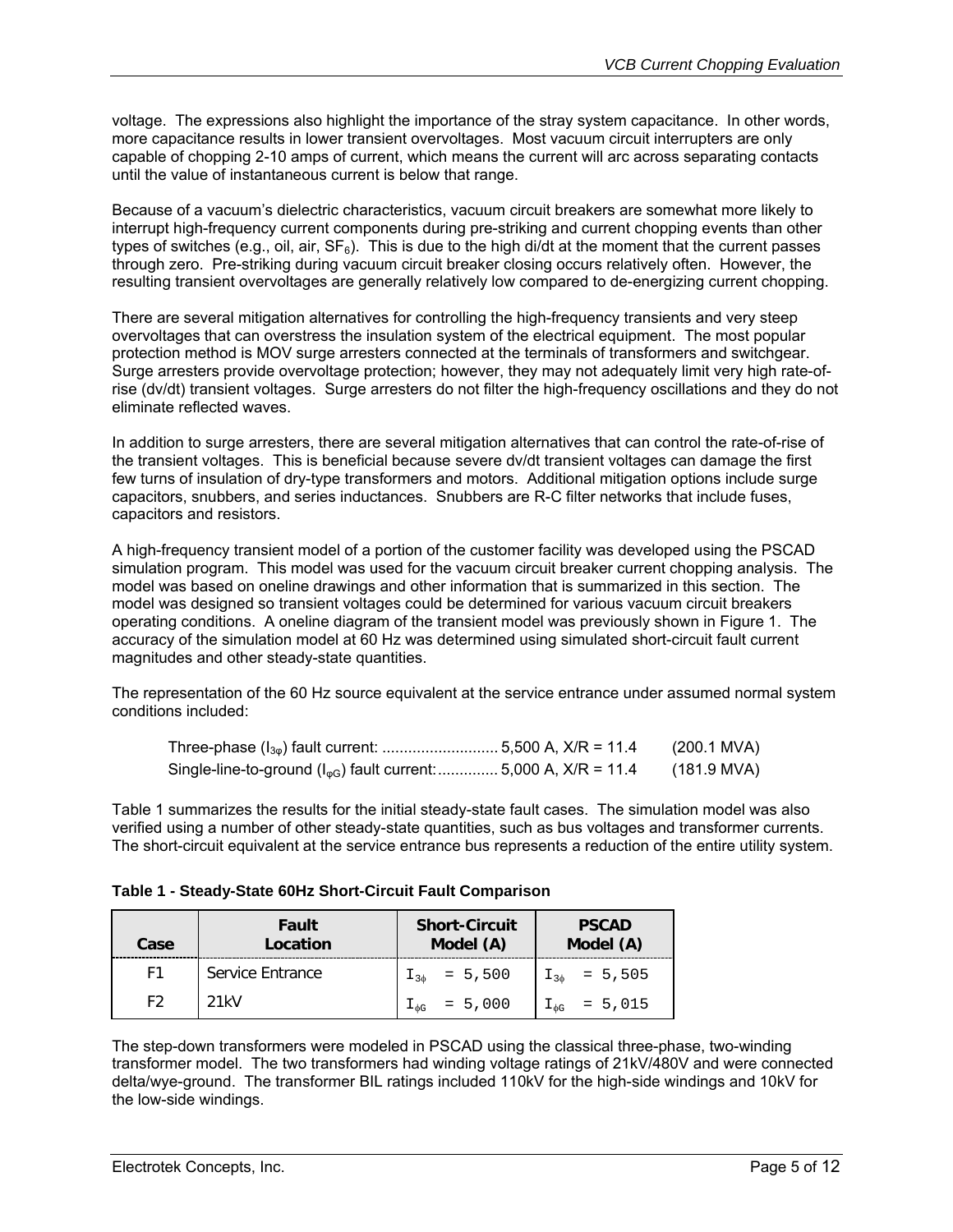A summary of the transformer data included:

| <b>Name</b> | <b>Rating</b> | $\mathcal{L}_{\text{tx}(\%)}$ | <b>No Load Loss</b> | <b>Load Loss</b> | $I_e \otimes 100\%$ V |
|-------------|---------------|-------------------------------|---------------------|------------------|-----------------------|
| TX #1       | 2.000kVA      | 7.50%                         | 4.500W              | 18.000W          | 0.75%                 |
| TX #2       | 2.000kVA      | 7.50%                         | 4.800W              | 17.525W          | 1.10%                 |

The nonlinear portion (saturation) of the transformer model was represented by specifying three parameters of the core saturation characteristic. The air core reactance of the transformers was assumed to be twice (2.0x) the leakage reactance (in per-unit), the knee voltage was assumed to be 1.2 per-unit, and the magnetizing currents were determined from the transformer test reports.

A traditional inductive transformer model generally looks like an open circuit to very high-frequency transients. The 60 Hz transformer model can be improved by adding capacitances between windings and from the windings to ground. This type of model will act as a capacitive voltage divider to transfer a portion of the surge from the primary to the secondary windings. Capacitance values for the step-down transformers were based test report data. The capacitance values included in the transient model were  $C_H$  = 200 $pF$ ,  $C_L$  = 1,800 $pF$ , and  $C_{HL}$  = 1,200 $pF$ .

Other substation equipment, such as circuit breakers and instrument transformers, were represented by their stray capacitances to ground. Typical stray capacitance values of substation equipment are provided in Annex B of IEEE Std. C37.011. When a range of values is given, the middle value was used. Based on the facility drawings, the relevant equipment was summarized and the equipment capacitances were totaled to determined effective values on the different segments of the 21kV apparatus. The values used in the simulation model included:

| Effective Capacitance (segment between source and 200' cable) 300pF   |  |
|-----------------------------------------------------------------------|--|
| Effective Capacitance (other elements on main switchgear bus) 1,200pF |  |
| Effective Capacitance (between breaker #1 and transformer #1)  500pF  |  |
| Effective Capacitance (between breaker #2 and transformer #2)  500pF  |  |

The MOV surge arrester was modeled in PSCAD using the built-in metal oxide surge arrestor model. This component models a gap-less metal oxide surge arrester, where the user may specify the I-V characteristic. The arrestor evaluated during the study included a Hubbell DynaVar PDV-100 for the step-down transformer primary winding.

The surge arrester ratings included:

| Hubbell DynaVar PDV-100 (214222) Heavy Duty:                                               |               |
|--------------------------------------------------------------------------------------------|---------------|
|                                                                                            |               |
|                                                                                            |               |
| Maximum Energy Discharge Capability: 2.2 kJ/kV <sub>rated MCOV</sub>                       |               |
|                                                                                            |               |
| Maximum Switching Surge Protective Level (MSSPL):  58.0 kV                                 | $(Q_0 500 A)$ |
|                                                                                            | (Q2 10kA)     |
| Protective Characteristic (peak voltage - 8x20usec discharge):                             |               |
| [1.5kA – 63.7kV, 3kA – 68.6kV, 5kA – 72.4kV, 10kA – 80.0kV, 20kA – 91.8kV, 40kA – 108.3kV] |               |

The 21kV cable sections shown in Figure 1 were included in the transient model. Impedance data for the 60 Hz cables included: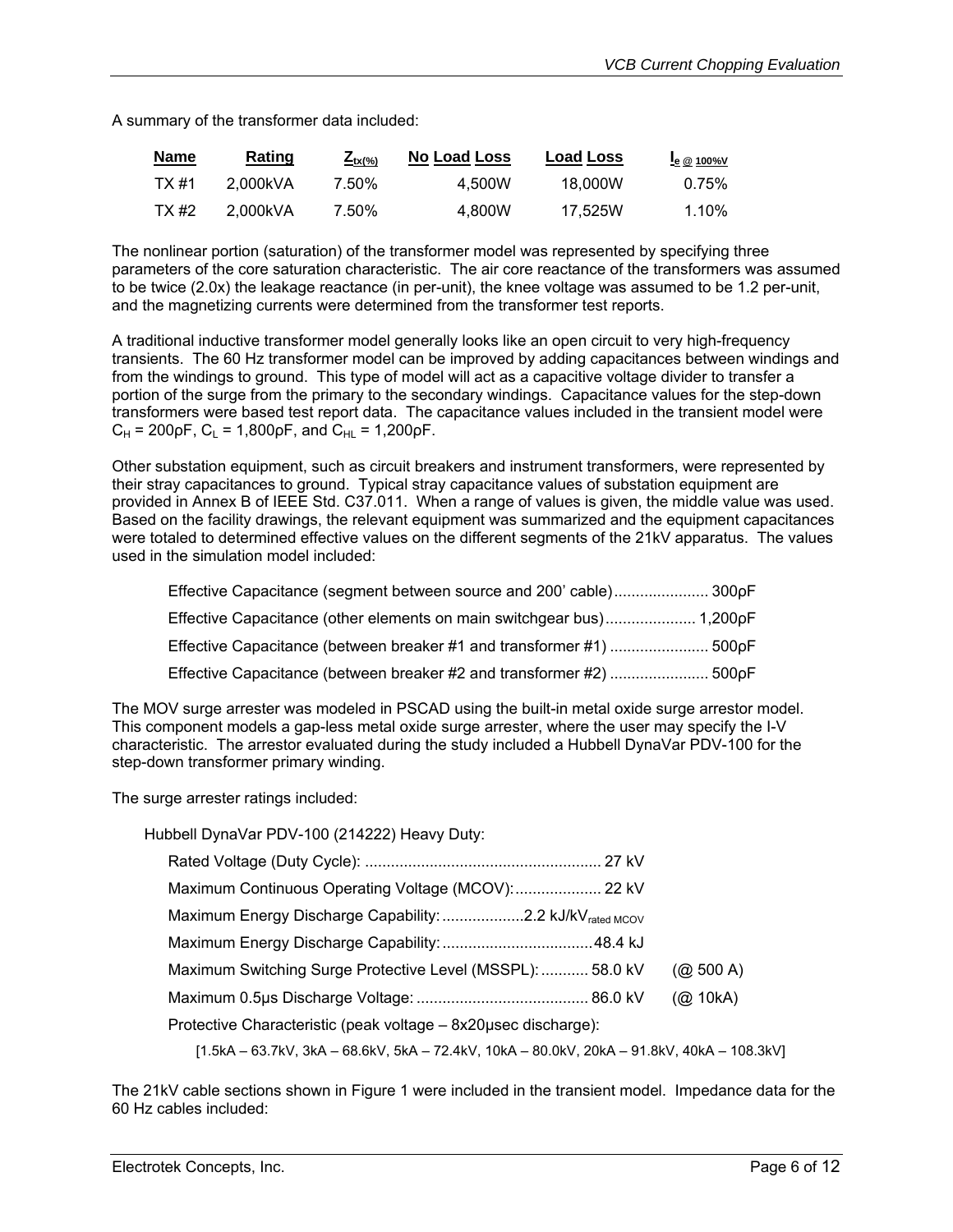| Positive sequence impedance $(Z_1)$ :  0.1340 +j0.0970 $\Omega/1000$ |  |
|----------------------------------------------------------------------|--|
| Zero sequence impedance $(Z_0)$ :0.4420 +j0.3160 $\Omega/1000$       |  |
|                                                                      |  |
|                                                                      |  |
|                                                                      |  |
| Positive sequence impedance $(Z_1)$ :  0.0350 +j0.0790 $\Omega/1000$ |  |
|                                                                      |  |

A traveling wave model in PSCAD was used to represent each feeder segment for the high-frequency vacuum circuit breaker switching analysis. The traveling wave model, which is based on the Bergeron method, is based on a distributed L-C parameter traveling wave line models, with lumped resistances. It represents the L and C elements of a PI section in a distributed manner. The program calculates the line constants for the cable segments before each simulation. The calculated surge impedance of the 500 kcmil conductor was approximately 55Ω and the calculated surge impedance of the 1/0 awg conductor was approximately 64Ω.

The initial simulation case (Case 1) included all of the components in Figure 1. Case 1 did not include any faults, vacuum circuit breaker operations, arresters, or other surge suppression devices. It was completed to assure that the desired steady-state voltages and power flow quantities were achieved before the current chopping cases were completed. The simulated steady-state 21kV bus voltage is shown in Figure 3. The simulation duration for Case 1 was 0.025 seconds (1.5 cycles) and the solution time step was 0.25µsec. It should be noted that a 1.0 per-unit peak line-to-ground voltage is 17.146kV  $(21kV^{\dagger}\sqrt{21\sqrt{3}})$ . The step-down transformer secondary reactive load values were assumed to be 400kVAr, which results in a lightly loaded step-down transformer with approximately 10 amps rms current on the 21kV primary windings.



**Figure 3 - Three-Phase 21kV Bus Voltages for Case 1**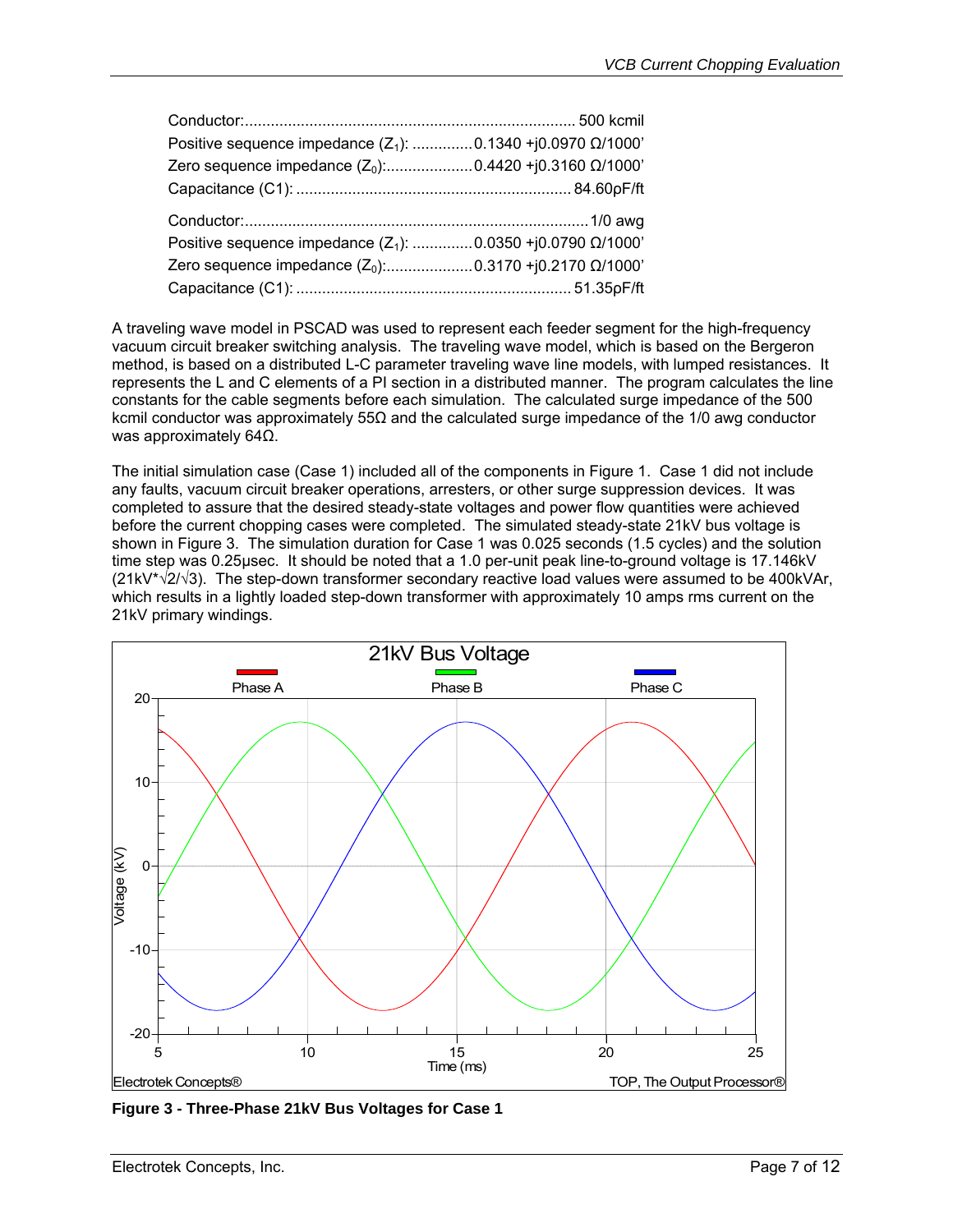Opening a vacuum circuit breaker with no (0 amps) chopping current (ideal operation) produces relatively small transient voltages. Case 2 was completed to show the opening of the vacuum circuit breaker #1 (BRK1) with an ideal operation (no chopping current). The resulting transient voltages at the transformer #1 primary windings are shown in Figure 4.



**Figure 4 - Transformer #1 Primary Voltages (Ideal Circuit Breaker Opening) for Case 2** 

Most vacuum circuit interrupters are only capable of chopping 2-10 amps of current, which means the current will arc across separating contacts until the value of instantaneous current is below that range. The current chopping value for the 21kV vacuum circuit breakers was assumed to be 8 amps.

Case 2 involved opening the vacuum circuit breaker #1 (BKR1) with an assumed chopping current of 8 amps. It should be noted that Case 2 did not include any arresters or other surge suppression devices. The timing for the circuit breaker contacts to open was 8.50msec.

Figure 5 shows the resulting three-phase circuit breaker #1 currents for Case 2. The figure highlights the phase currents being chopped at an 8 amp value. The current chopping produces the transient voltages at the transformer #1 primary winding that are shown in Figure 6. The magnitude of the transient overvoltage is the product of the current chopped (amps) and the surge impedance (ohms) of the circuit.

The peak transient voltage in Figure 6 was 118.601kV. This compares with a high-side transformer winding BIL rating of 110kV. The simulation case did not have any surge arresters included in the model. This case is used to show the worst-case voltages that would be present without any surge protection inservice. The time for the transient voltage to reach the 118.601kV value was approximately 110µsec.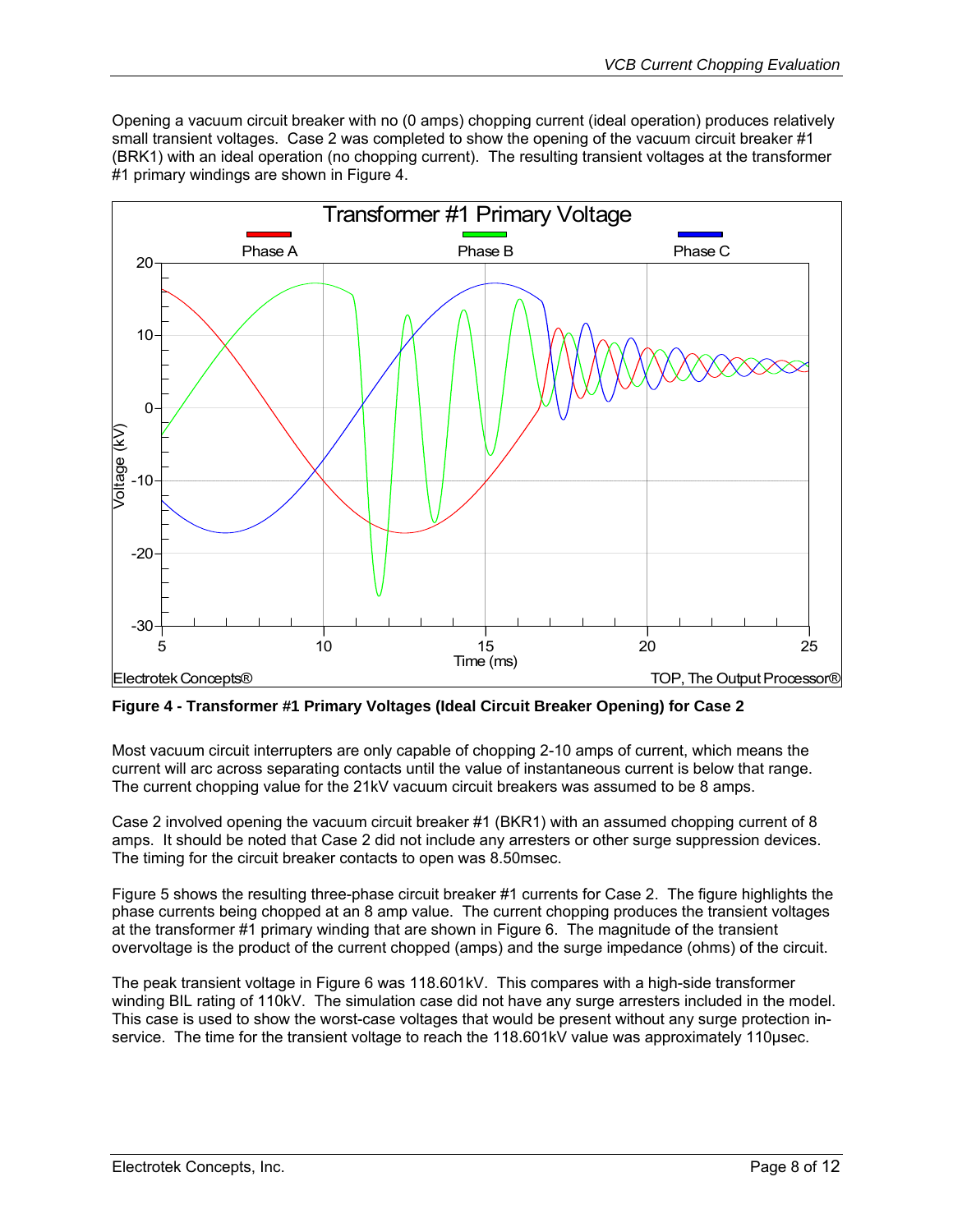

**Figure 5 - Circuit Breaker #1 Current for Case 3** 



**Figure 6 - Transformer #1 Primary Voltages for Case 3**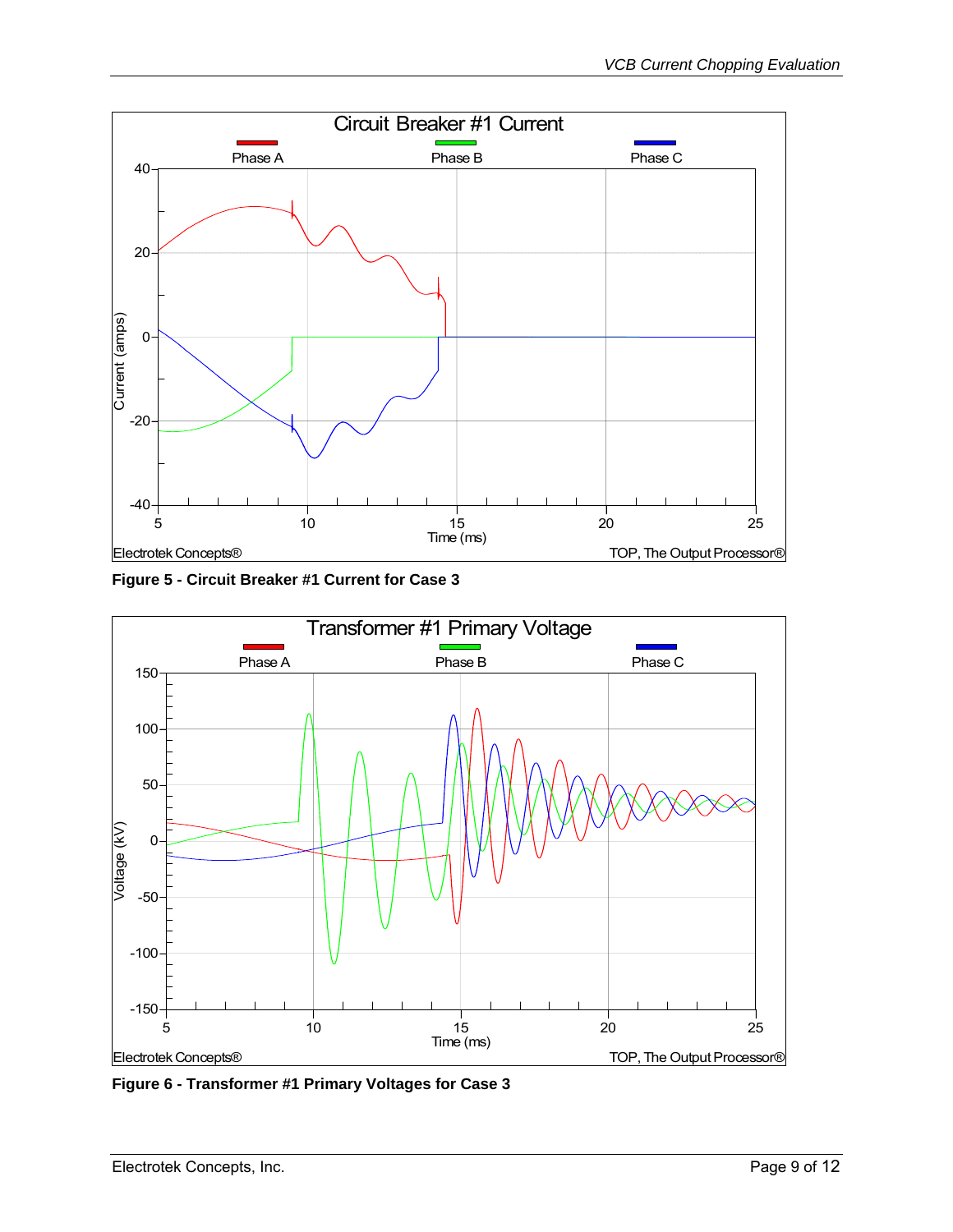Case 4 involved opening circuit breaker #1 with an assumed chopping current of 8 amps. Case 4 included a Hubbell DynaVar PDV-100 (27kV Rating, 22kV MCOV) arrester (three-phase set) connected to the transformer #1 primary windings.

Figure 7 shows the resulting three-phase transformer #1 primary winding voltages for Case 4. The peak transient voltage in Figure 7 was 44.551kV. This compares with a high-side winding BIL rating of 110kV. For comparison, the peak transient voltage without the surge arrester (Case 3) was 118.601kV for the 8 amp current chopping value.

The maximum simulated arrester energy duty was 0.12 kJ, which is approximately 0.25% of the assumed rated energy capability 48.4 kJ. The time for the transient voltage to reach the 44.551kV magnitude was approximately 70µsec. Case 4 shows how the surge arrester reduces the transient voltage magnitudes at the transformer primary terminals during the current chopping event.

Case 5 investigated opening circuit breaker #1 with a 8 amp chopping current and with an R-C snubber connected at the switchgear terminals. The snubber's resistor value was 30Ω and the capacitor value was 0.25µF. Figure 8 shows the resulting three-phase transformer #1 primary winding voltages for Case 5. The peak transient voltage was 47.789kV. Case 5 shows how an R-C snubber affects the transient voltages at the transformer primary terminals during the current chopping event.



**Figure 7 - Transformer #1 Primary Voltages for Case 4**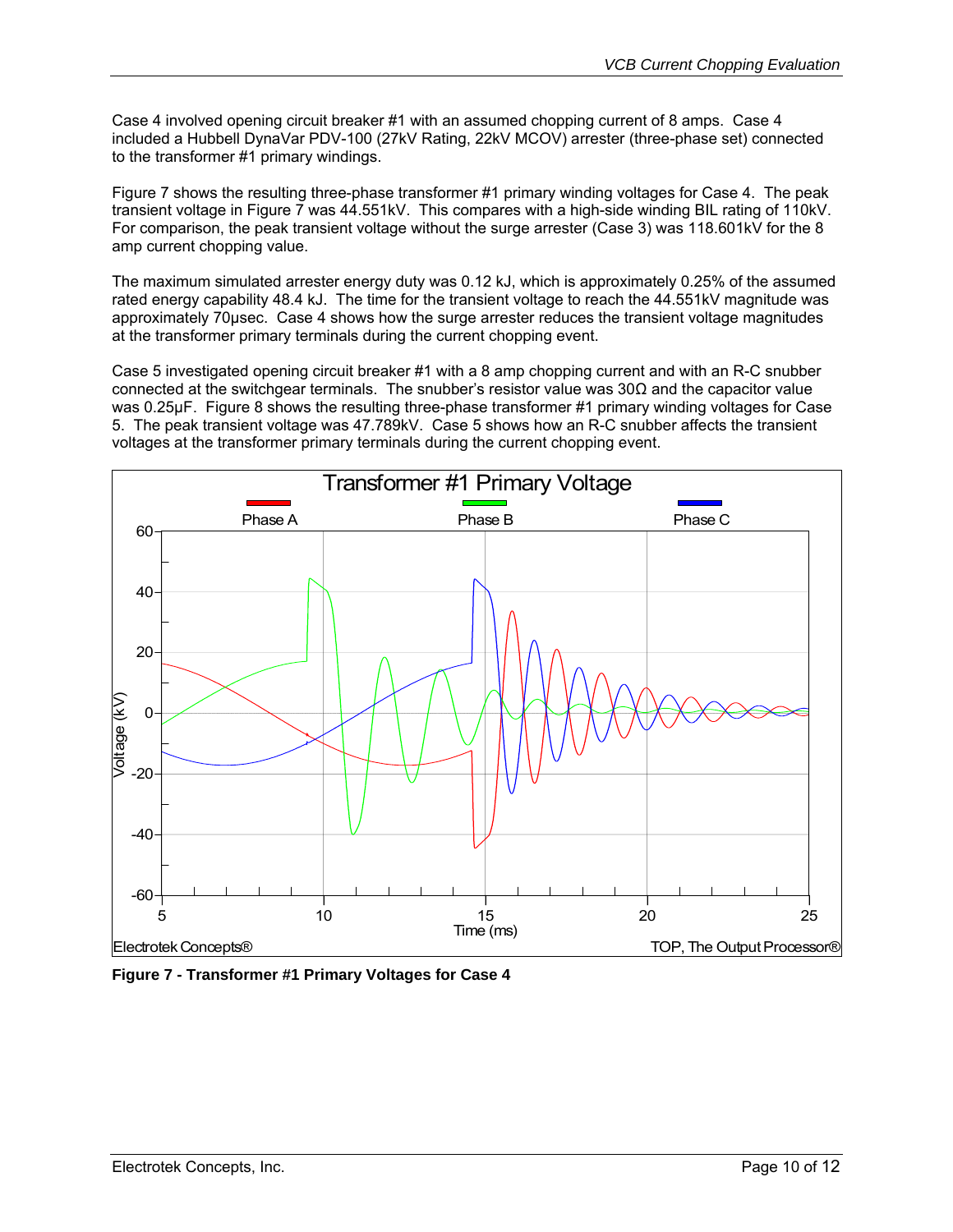

**Figure 8 - Transformer #1 Primary Voltages for Case 5** 

Figure 9 shows a comparison of the transformer #1 primary (Phase B) voltages for Cases 4 and 5. Case 4 included the arrester connected to the transformer #1 primary windings, while Case 5 included the R-C snubber connected at the switchgear terminals. Figure 9 emphasizes the fact that the rate-of-rise (dv/dt) for the case with the surge arresters is more severe. The comparison of the results shows that surge arresters provide overvoltage protection, but they may not limit high rate-of-rise (dv/dt) transient voltages. Properly-designed R-C snubbers should reduce the initial rate-of-rise of the transient voltages, which may be beneficial because severe dv/dt transient voltages can damage the first few turns of insulation of drytype transformers or excite internal transformer resonances producing severe overvoltages.